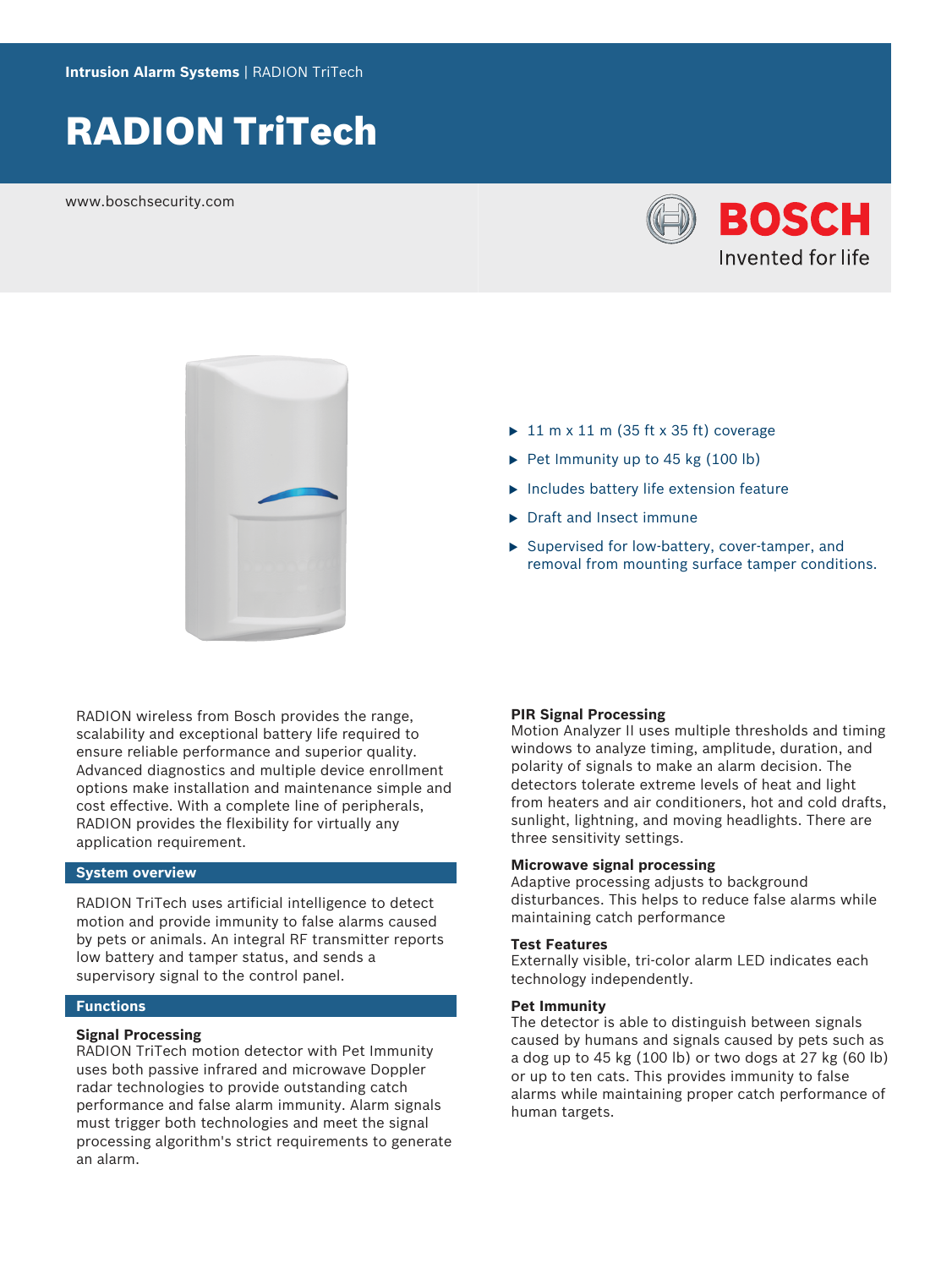# **Draft and Insect Immunity**

The sealed optical chamber provides immunity to drafts and insects.

# **Temperature Compensation**

The sensor adjusts its sensitivity to maintain consistent catch performance at critical temperatures.

#### **Battery Life Extension feature (PIR and TriTech)**

In the normal operating mode, an alarm can be transmitted only after three (3) minutes have passed since the previous alarm restoral. This 3 minute lockout time reduces unnecessary RF transmissions in high traffic areas, thereby extending battery life.

# **Certifications and approvals**

| Region |                      | Certificate                                                                                                                                                                                                                                                                              |
|--------|----------------------|------------------------------------------------------------------------------------------------------------------------------------------------------------------------------------------------------------------------------------------------------------------------------------------|
| US     |                      | UL 639 - Intrusion Detection<br><b>Systems</b><br>FCC Part 15                                                                                                                                                                                                                            |
| Europe |                      | EN50131-1                                                                                                                                                                                                                                                                                |
|        |                      |                                                                                                                                                                                                                                                                                          |
| Region | <b>Certification</b> |                                                                                                                                                                                                                                                                                          |
| Europe | CF.                  | 2004/108EC EMC Directive (EMC).<br>2006/95/EC Low-Voltage Directive<br>(LVD), 1999/5/EC Radio equipment and<br>Telecommunications Terminal Equip-<br>ment (R&TTE), 2011/65/EU Restriction<br>of the use of certain hazardous substan-<br>ces in electrical and electronic equip-<br>ment |

| USA    | UL         | 20121217-BP1448                                                              |
|--------|------------|------------------------------------------------------------------------------|
|        | <b>FCC</b> | Part 15 Security/Remote Control Trans-<br>mitter 10.525.0 MHZ [10.525.0 MHZ] |
|        | FCC.       | Part 15 Security/Remote Control Trans-<br>mitter 433.42 MHZ [433.42 MHZ]     |
| Canada | IC.        | 1249A-RWSDFT                                                                 |

# **Installation/configuration notes**

#### **Mounting Considerations**

Mounting height for the detector is between 2 m (6.5 ft) and 2.4 m (8.0 ft). When installing the detector, keep in mind that the plastics are specifically designed to allow wall tamper protection in a corner mount installation. Additional considerations include:

- Temporarily mount the detector using double-sided tape, and test it for both detector coverage and RF range from the desired location before mounting it permanently.
- Mount the detector where an intruder will most likely cross through the coverage pattern.
- Do not mount in areas with large metallic surfaces such as heating ducts or electrical wiring which may inhibit the sensor's RF signals from reaching the control panel receiver.
- Do not mount the detector outdoors or where direct sunlight can reach it.

• In pet immune applications, do not mount where pets can climb because the upper areas are not immune to pets.

#### **Coverage**



*Top View Broad 11 m x11 m (35 ft x 35 ft)*





# **Parts included**

| Quantity | Component            |
|----------|----------------------|
|          | Detector             |
|          | Lithium battery (AA) |
|          | Hardware pack        |
|          | Installation guide   |

# **Technical specifications**

#### **Properties**

| Dimensions:                     | 138 mm x $72$ mm x $64$ mm<br>$(5.5 \text{ in x } 2.8 \text{ in x } 2.5 \text{ in})$                            |
|---------------------------------|-----------------------------------------------------------------------------------------------------------------|
| Internal Coverage Pointability: | Vertical: $-4^\circ$ to $-10^\circ$                                                                             |
| Alarm Indicator                 | $\cdot$ Blue LED for TriTech<br>alarms<br>• Green LED for microwave<br>detection<br>• Red LED for PIR detection |
| Sensitivity Selection:          | Field selectable for standard or<br>intermediate sensitivity.                                                   |